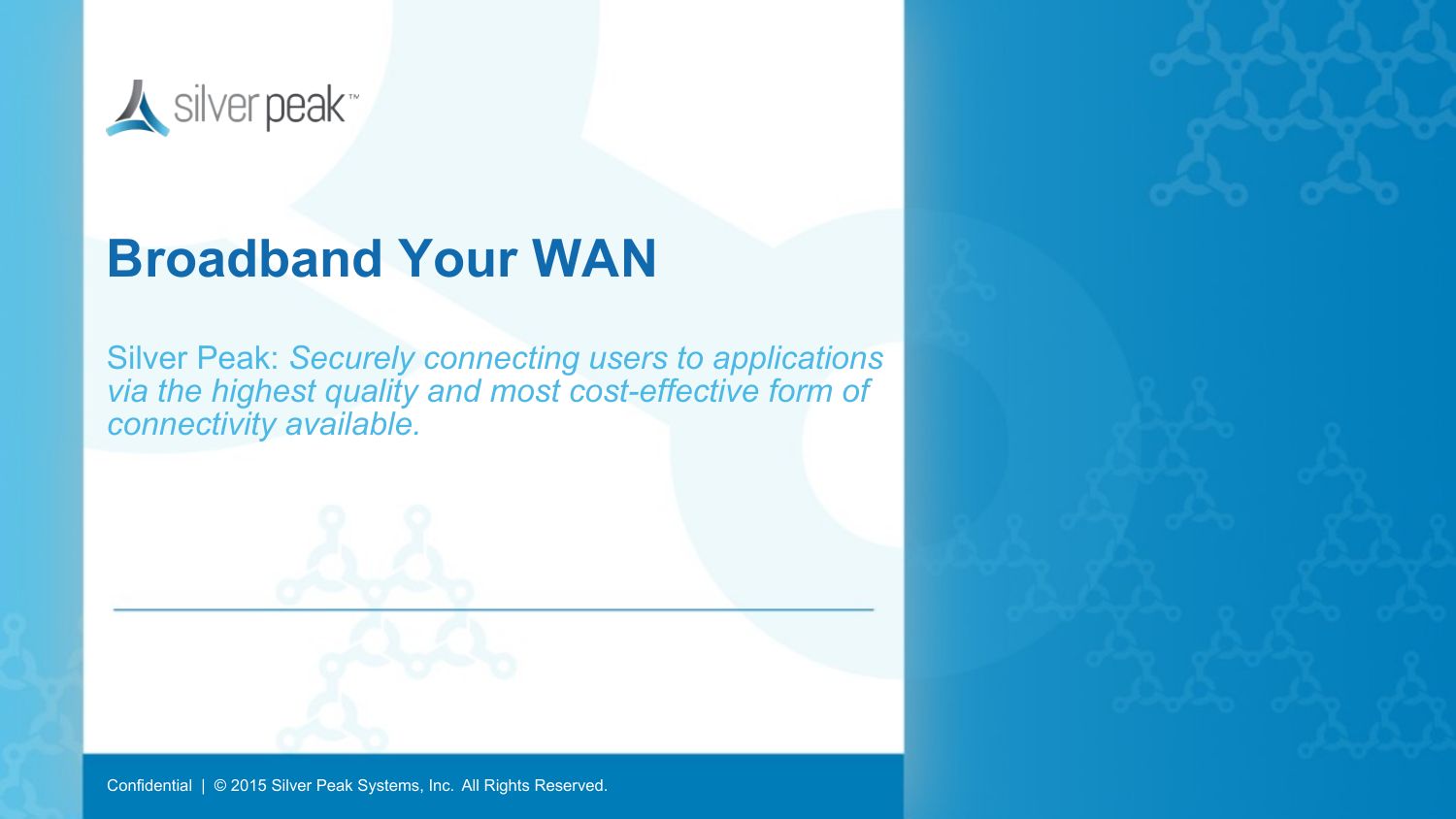## **A Brief History**

## **2015**

## **2011**

### **2004**

#### **Scalable WAN Op**

Founded to deliver highest-capacity, highest -performing data center and branch office WAN optimization products

#### **Virtualization**

Pioneered virtual WAN optimization software for any platform, any size network and any applications

#### **SD-WAN**

Moving beyond WAN optimization to enable broadband and hybrid WANs

# silver peak

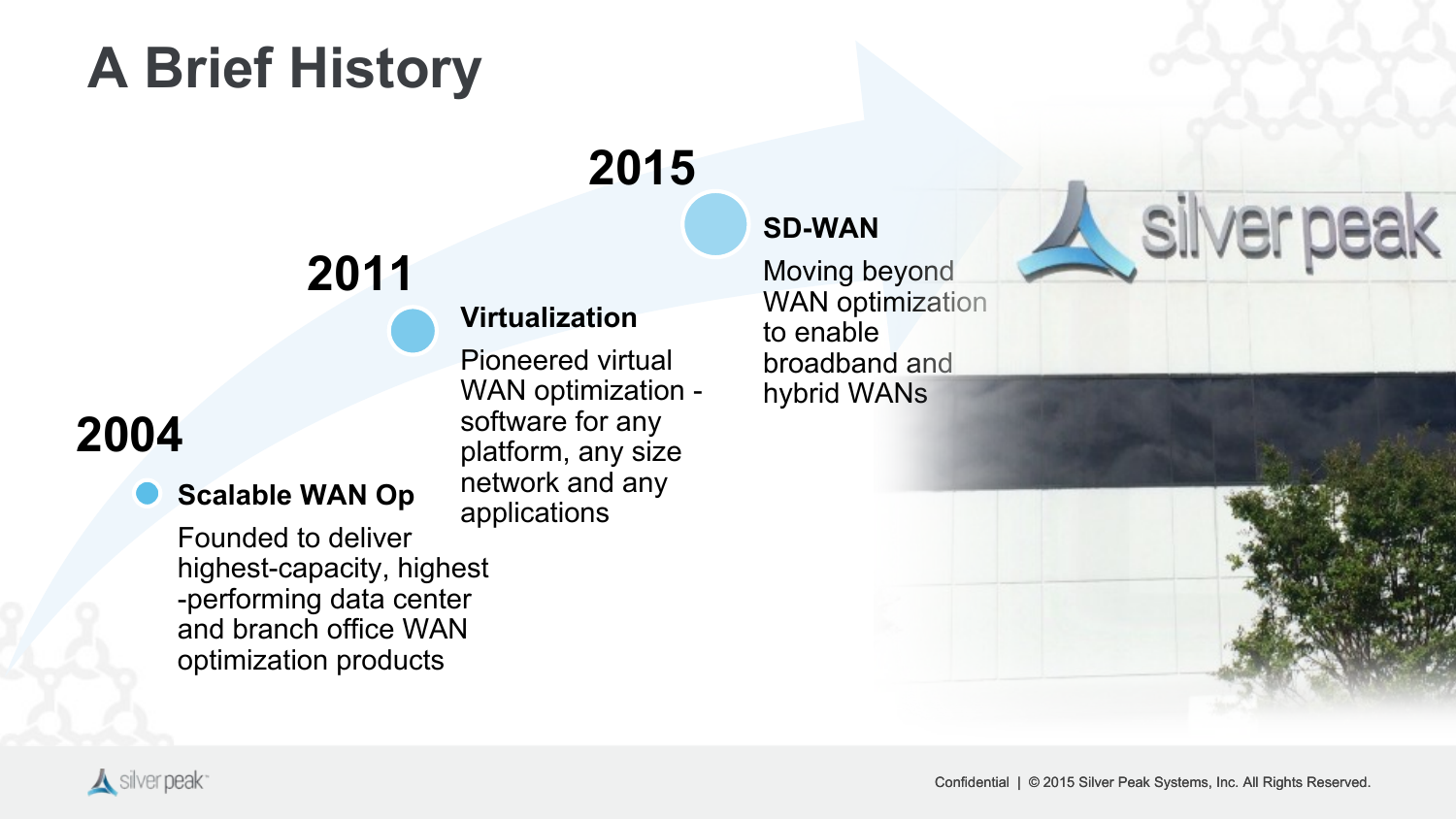## **Proven Leadership in the WAN**

According to Gartner…

**"Consider Silver Peak for all mainstream branch office optimization needs and, in particular, for all data center replication projects."**



\*Gartner: Magic Quadrant for WAN Optimization, March 17, 2015, Bjarne Munch, Neil Rickard

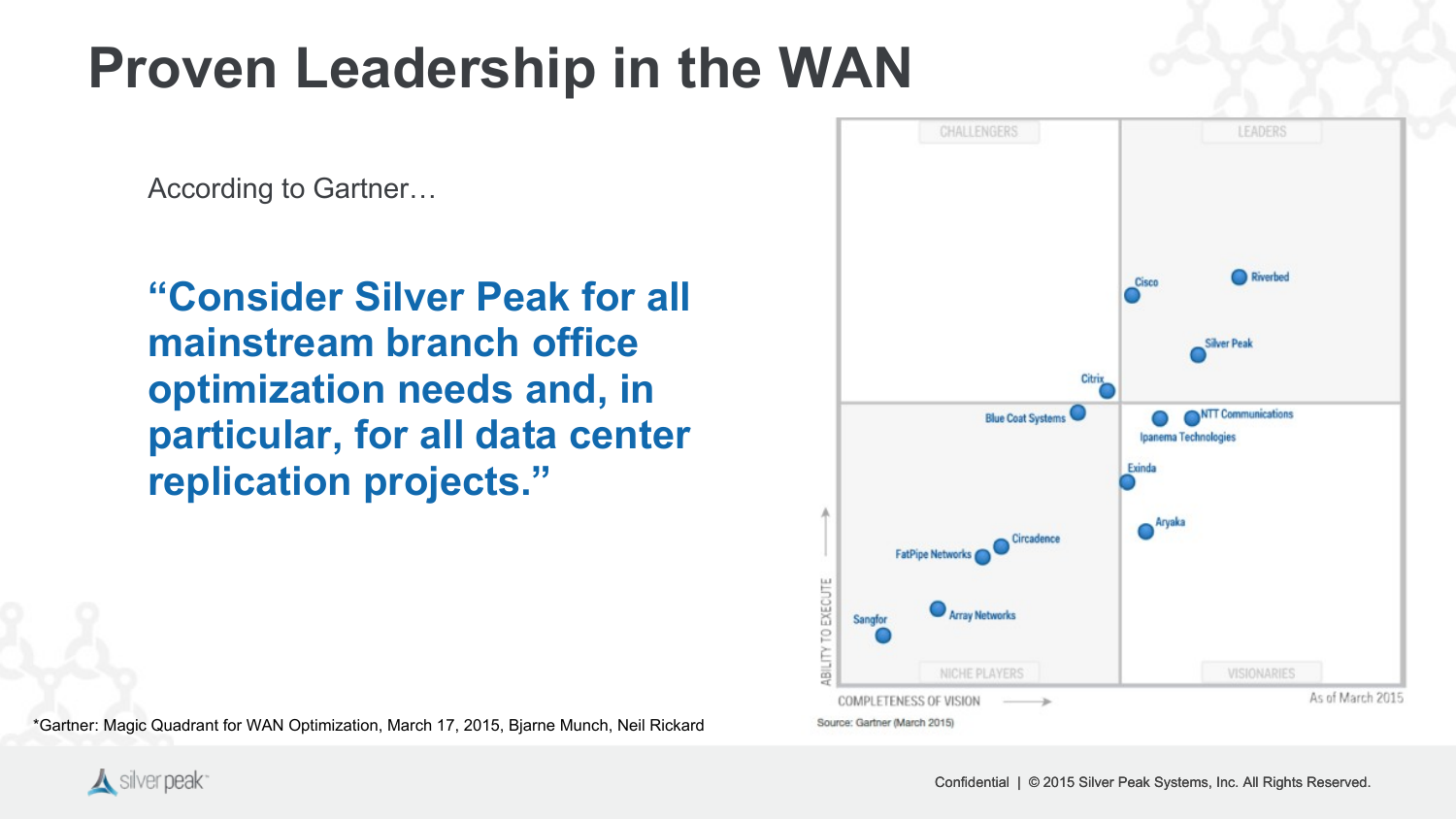## **Robust Portfolio of WAN Solutions**

| <b>Branch Connectivity</b>                                                          | <b>WAN Optimization</b>                                                                                  | <b>Replication Acceleration</b>                                                                                 |  |
|-------------------------------------------------------------------------------------|----------------------------------------------------------------------------------------------------------|-----------------------------------------------------------------------------------------------------------------|--|
| <u>LöAööööö</u><br>virtual                                                          | virtual                                                                                                  | virtual                                                                                                         |  |
| <b>Unity EdgeConnect</b>                                                            | NX & VX                                                                                                  | <b>VRX</b>                                                                                                      |  |
| <b>Problem: Finding</b><br>connectivity alternatives                                | <b>Problem: Applications</b><br>slow over distance                                                       | <b>Problem: Missing RPOs</b><br>and need faster replication                                                     |  |
| Leverage broadband to<br>augment or replace MPLS,<br>reducing connectivity costs    | Improve productivity for<br>users by dramatically<br>improving the quality and<br>performance of the WAN | Maximize throughput for data<br>replication over distance and<br>shrink your recover point<br>objectives (RPOs) |  |
| Select applications or sites<br>that need application<br>acceleration (Unity Boost) |                                                                                                          |                                                                                                                 |  |

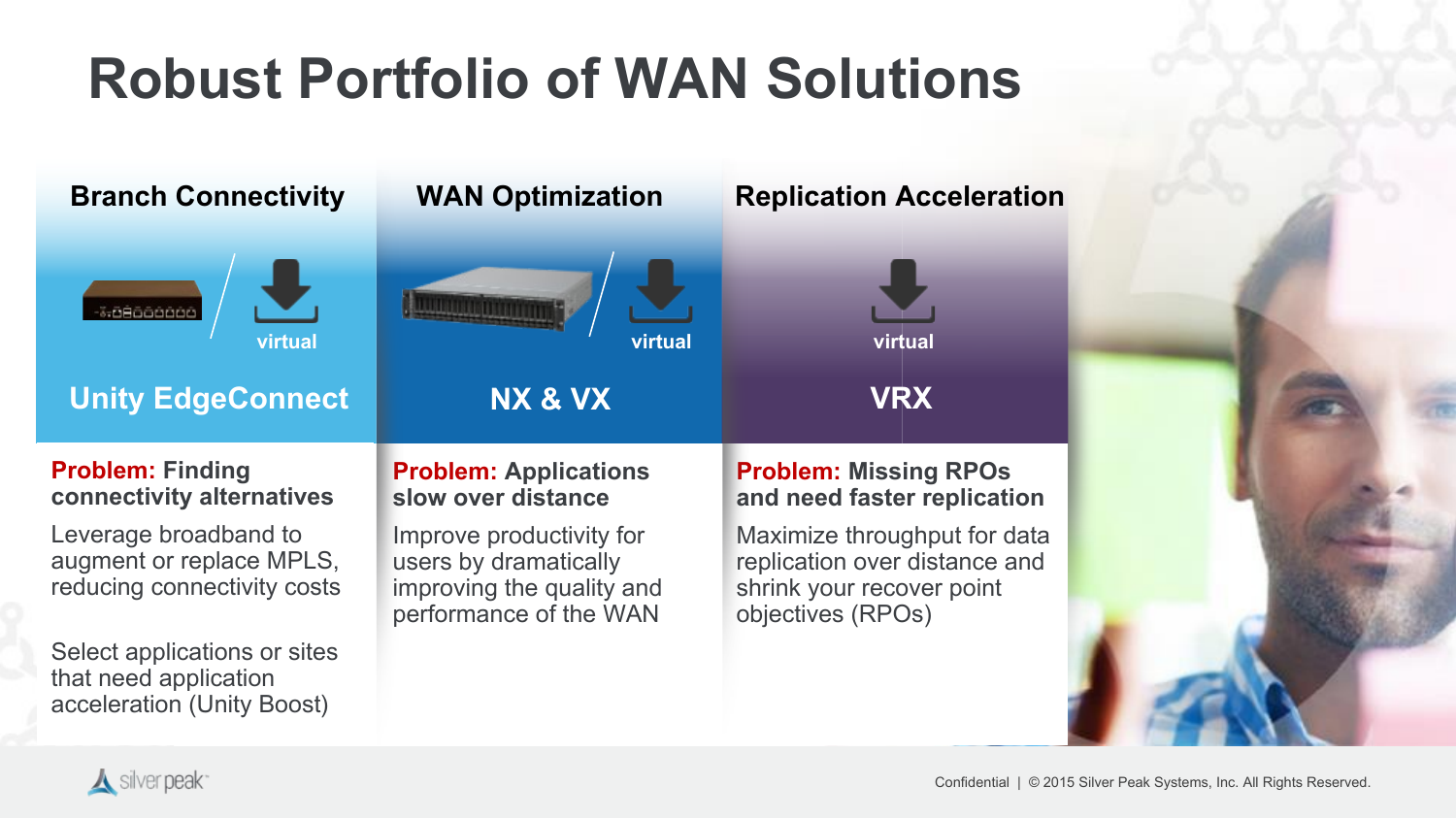## **The Legacy WAN**

### **MPLS makes sense when applications live in the data center**

#### **The Good…**

- Predictable, Reliable, Private **The Challenges…**
- Rigid, No Control, Expensive

#### **The WAN is Due for Change**

|      | Leased Lines Frame Relay |      | <b>IMPLS</b> |
|------|--------------------------|------|--------------|
| 1980 | 1990                     | 2000 |              |



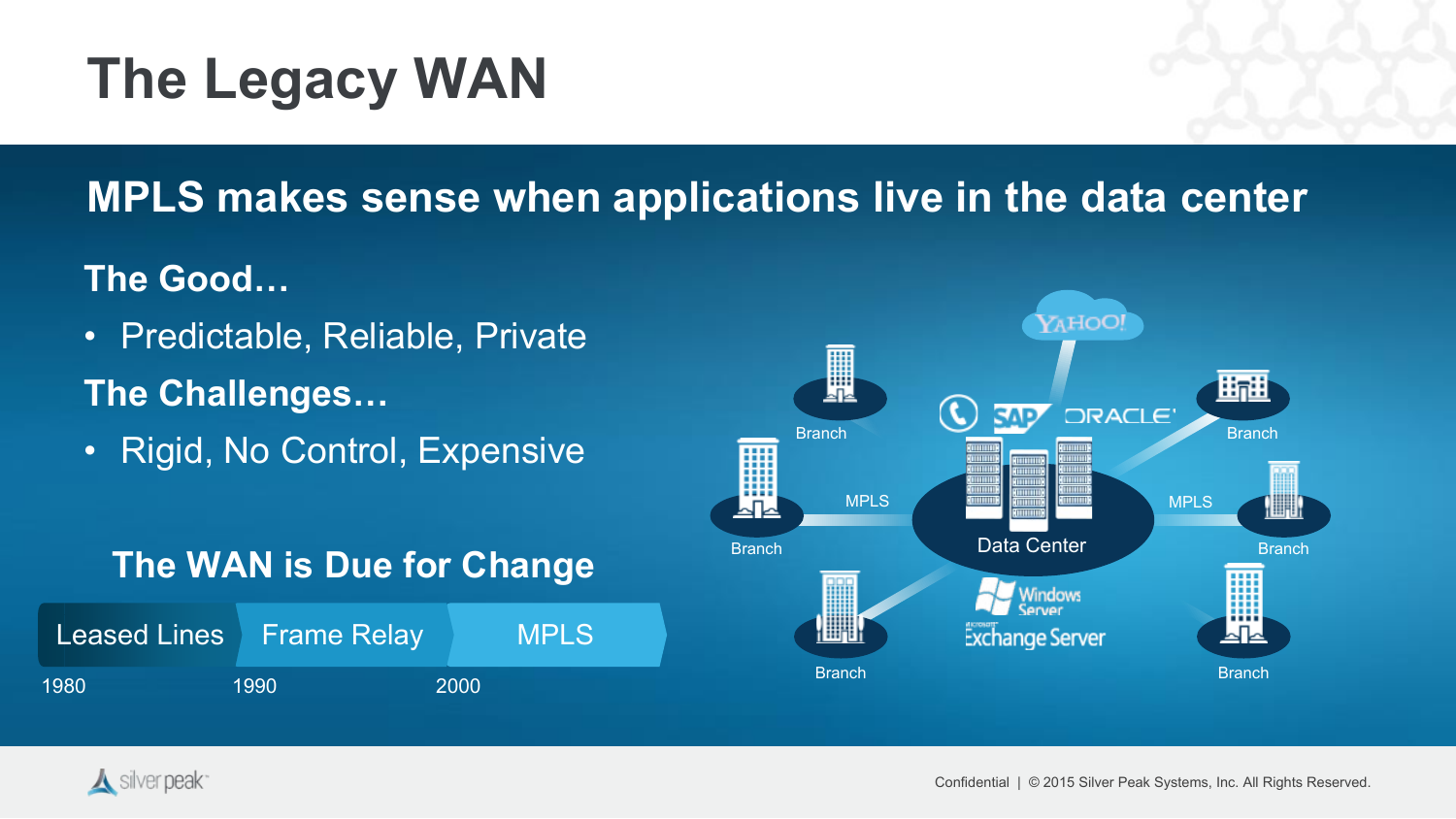## **Enterprises Need to Operate at "Cloud Speed"**

### **As apps move to the cloud…**

- MPLS backhaul limits performance
- Users frustrated with sluggish apps
- New sites take months to connect
- Adds/moves/changes take too long
- Cannot see & control all apps
- Costs rising annually



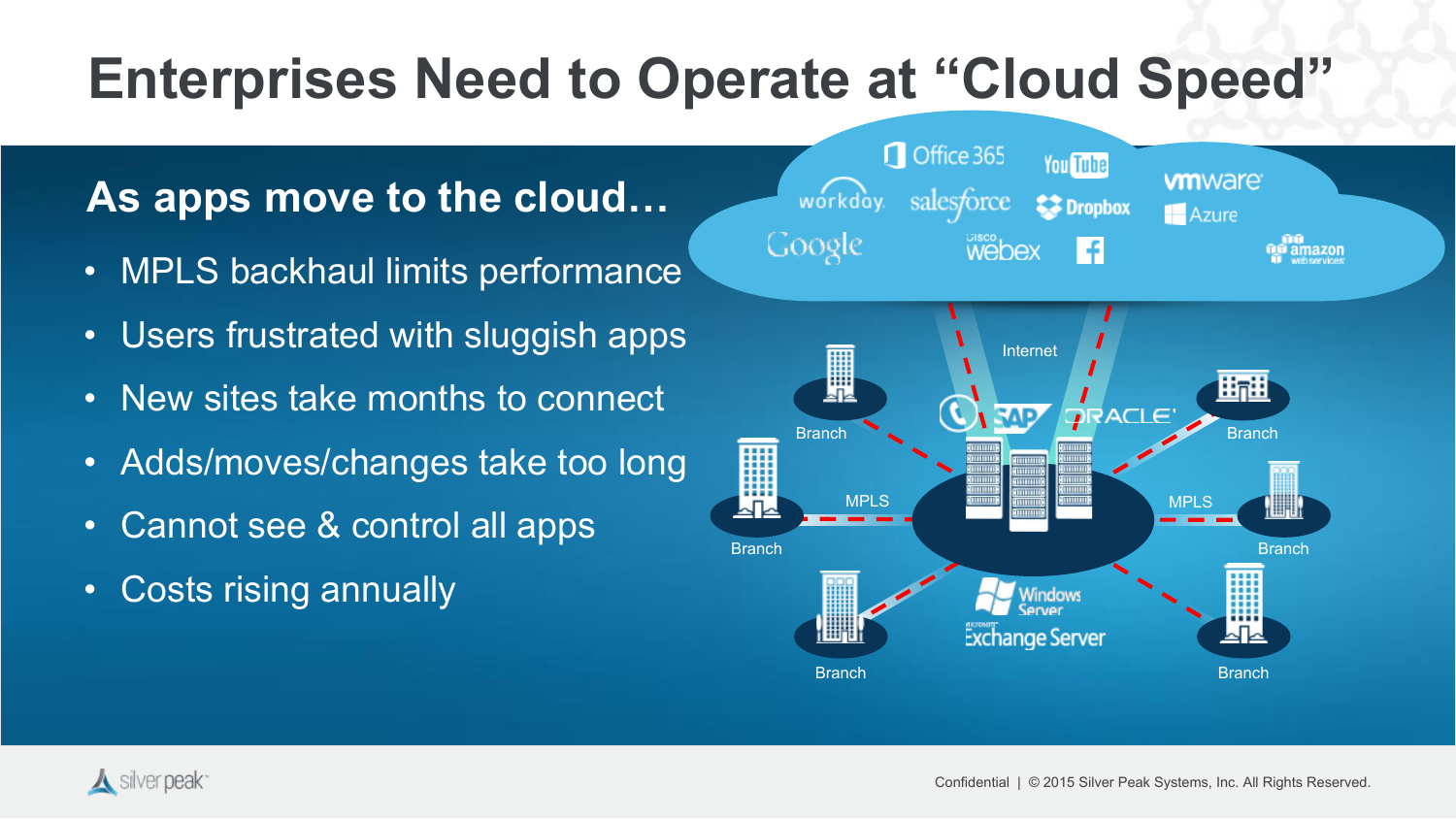## **The Internet Seems Like a Logical Alternative…**

But… Why haven't companies moved to the **public Internet**  to augment **MPLS private**  networks?

**Performance and Reliability** How can you guarantee delivery of data and 99.99% uptime?

6

 $\left(\ell\right)$ 

**Security** How can you deliver network traffic and sensitive data securely anytime / anywhere?



**Visibility and Control** 

How do you know everything that's going on? When it was MPLS, everything was private.

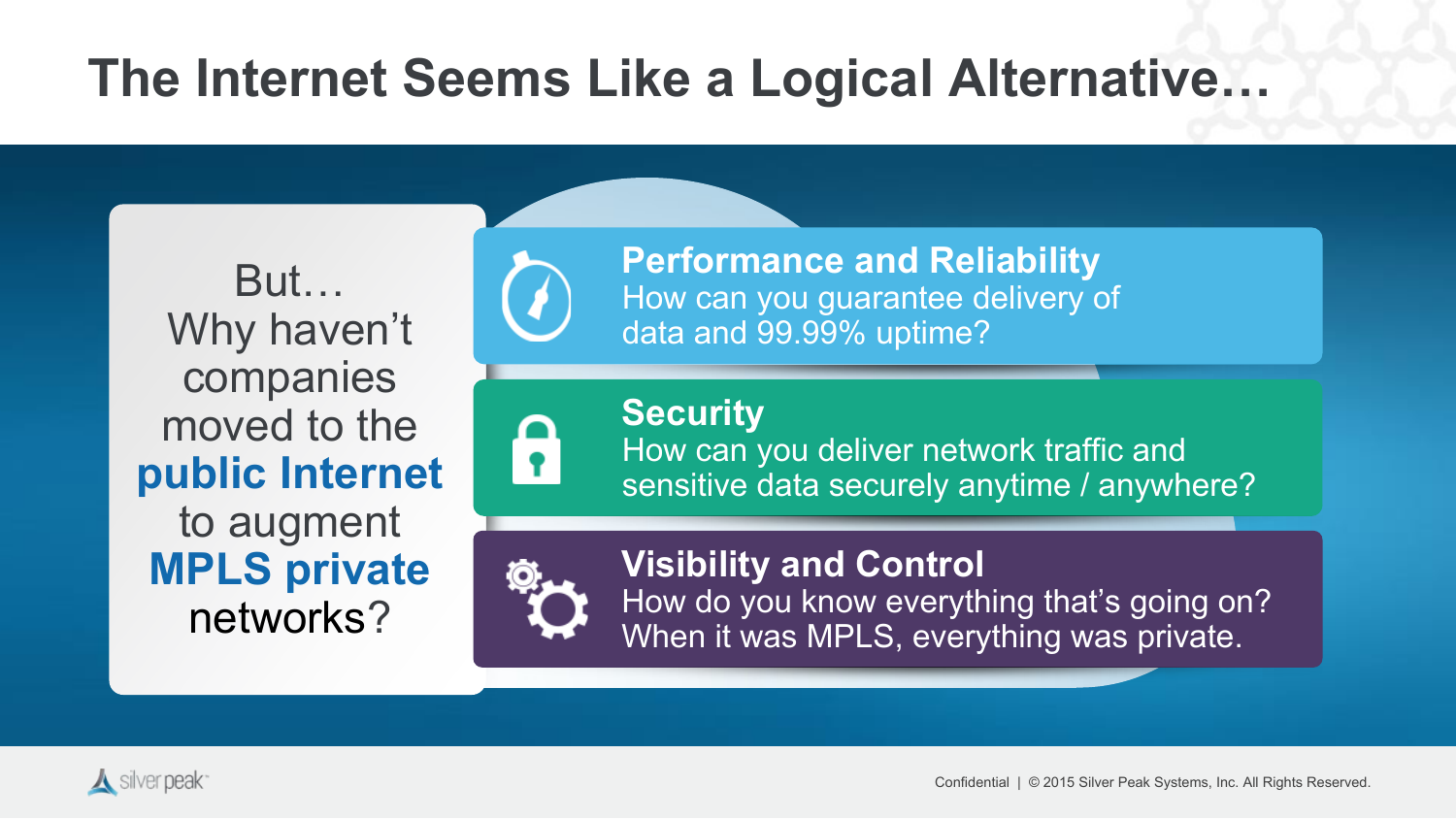## **Introducing the Unity EdgeConnect Portfolio**

Deployed in Minutes to Deliver the Highest-Quality Connections







#### **Unity EdgeConnect**

- Overlays existing infrastructure
- Zero-touch provisioning
- Dynamic path control
- Path conditioning
- WAN hardening plus 256-bit encryption
- Dramatically boost application performance



#### **Unity Orchestrator**

- Single screen administration
- Automated business intent policies
- Performance monitoring with heat map
- Visibility into legacy and cloud applications
- Bandwidth cost savings reports



#### **Unity Boost**

- Optional performance pack
- Latency mitigation
- Data reduction
- Apply where and when needed

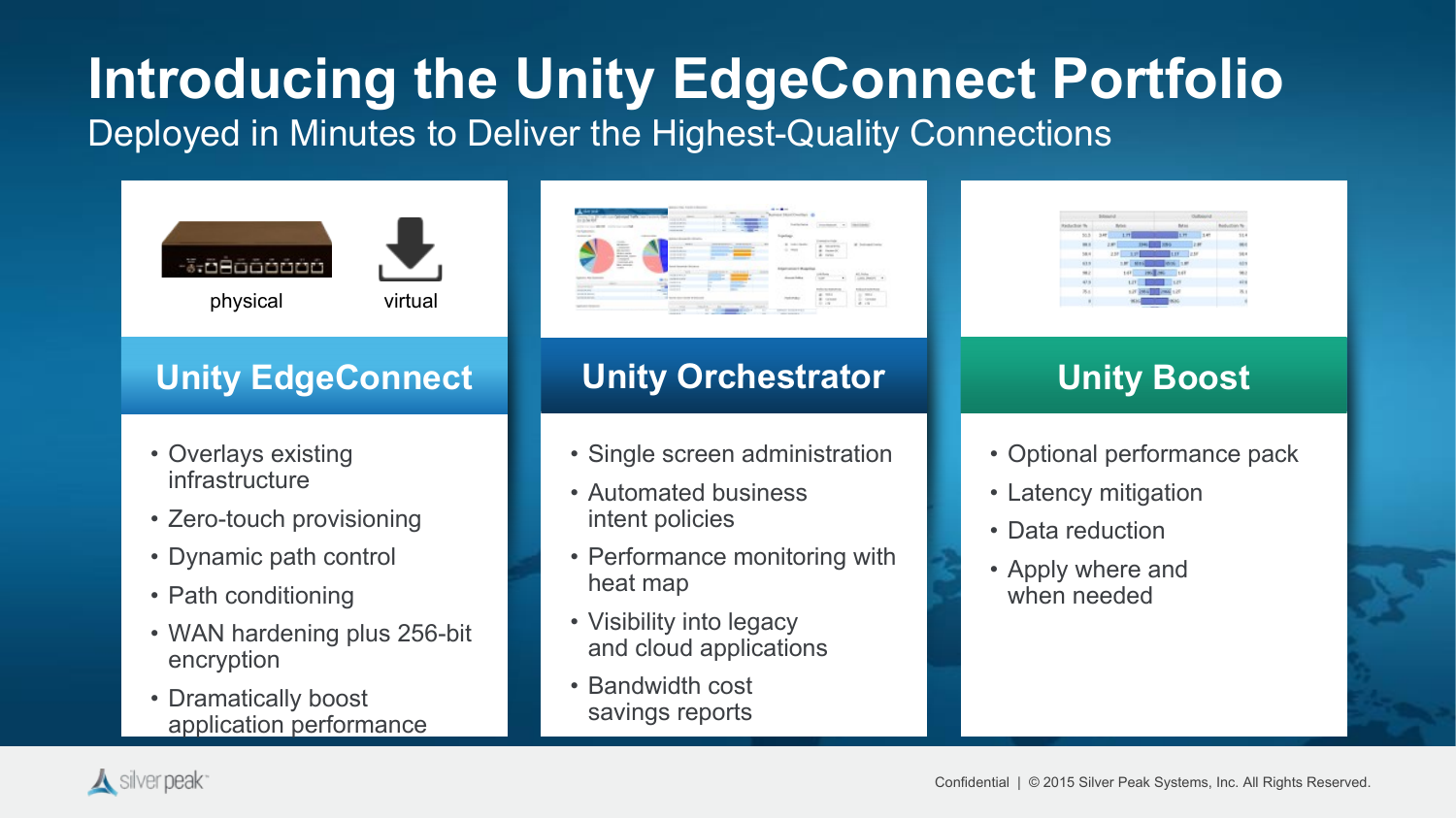## **The Internet Is a Logical Alternative with Silver Peak**

Why companies can move to the **public Internet**  to augment **MPLS private**  networks!

**Performance and Reliability**

- Broadband QoS via Path Conditioning
- Dynamic Path Control
	- **Tunnel Bonding**

#### **Security**

- 256-bit AES IPSec Overlay
- Traffic Segmentation
- Zero-touch Eliminates Complexity



#### **Visibility and Control**

- Business Intent Policies
- Centralized Orchestration and Administration
- Performance Monitoring with Heat Map

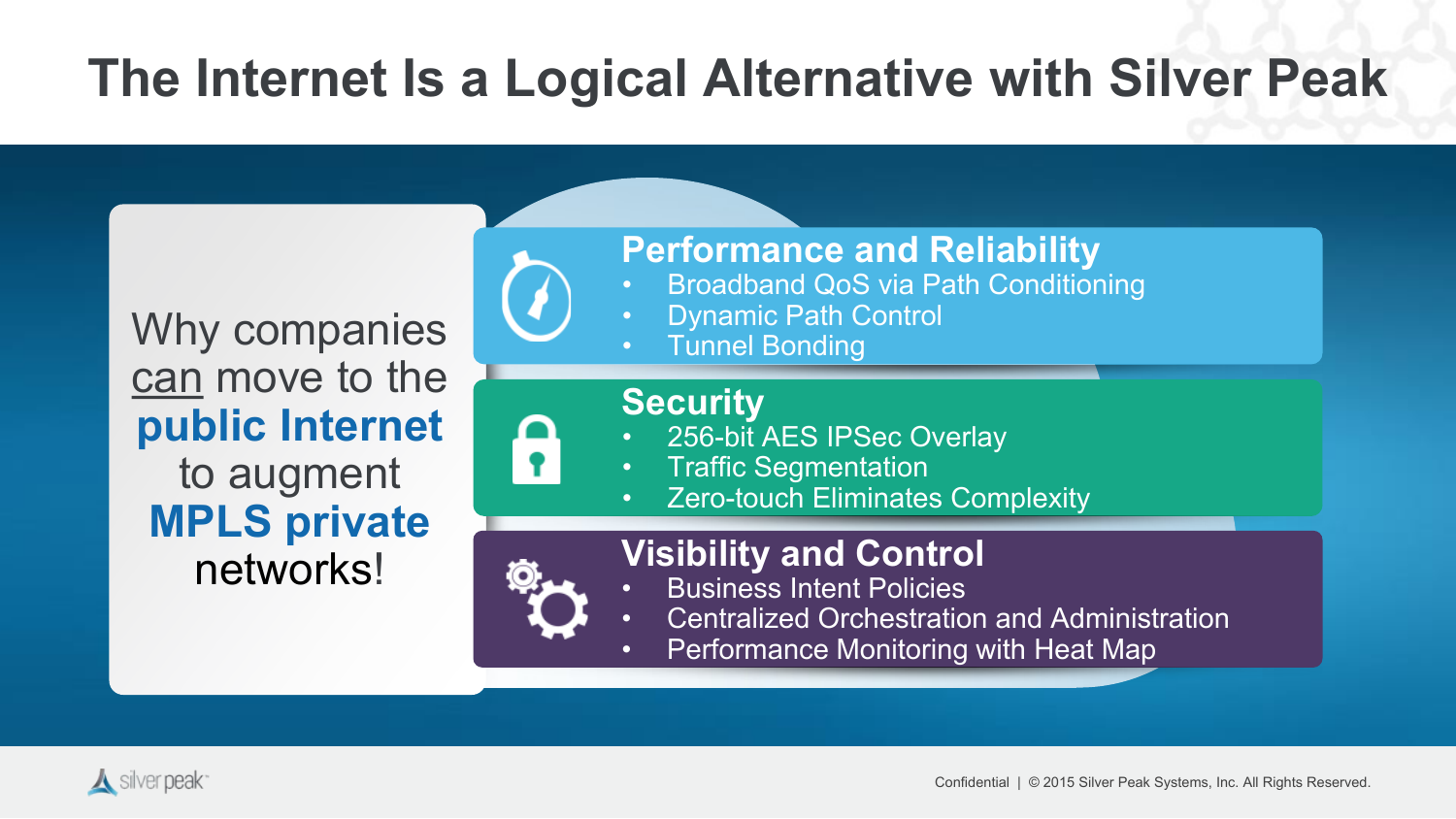## **Silver Peak: Where It All Comes Together**

Silver Peak delivers the flexibility to securely connect users to applications via the highest quality and most cost-effective source of connectivity available



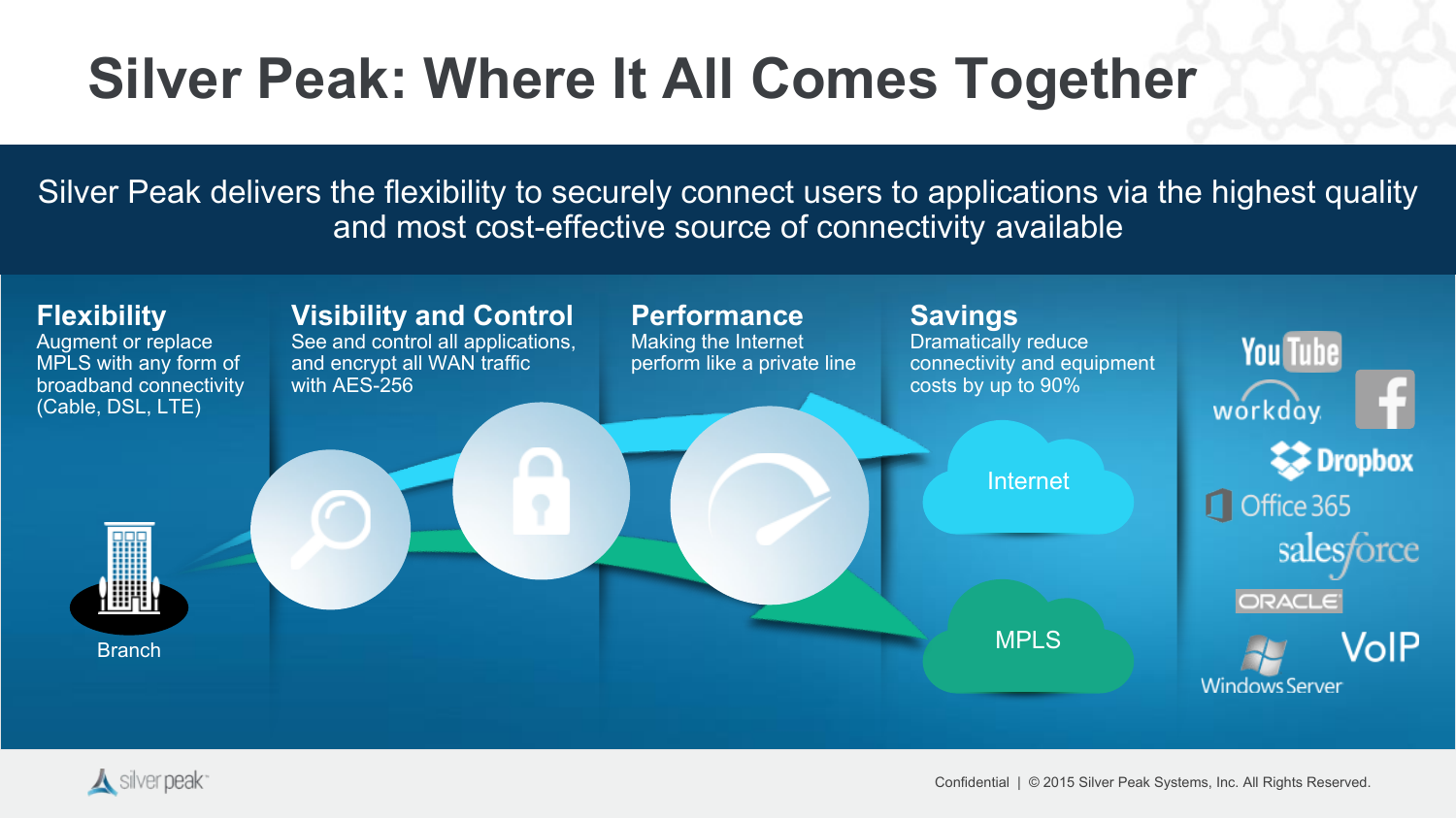#### 9& 6  $\frac{1}{2}$  $\#$  $\geq$  $\int$  $\overline{a}$  $\overline{1}$  $\sim$   $+$

 $\mathbf{I}$